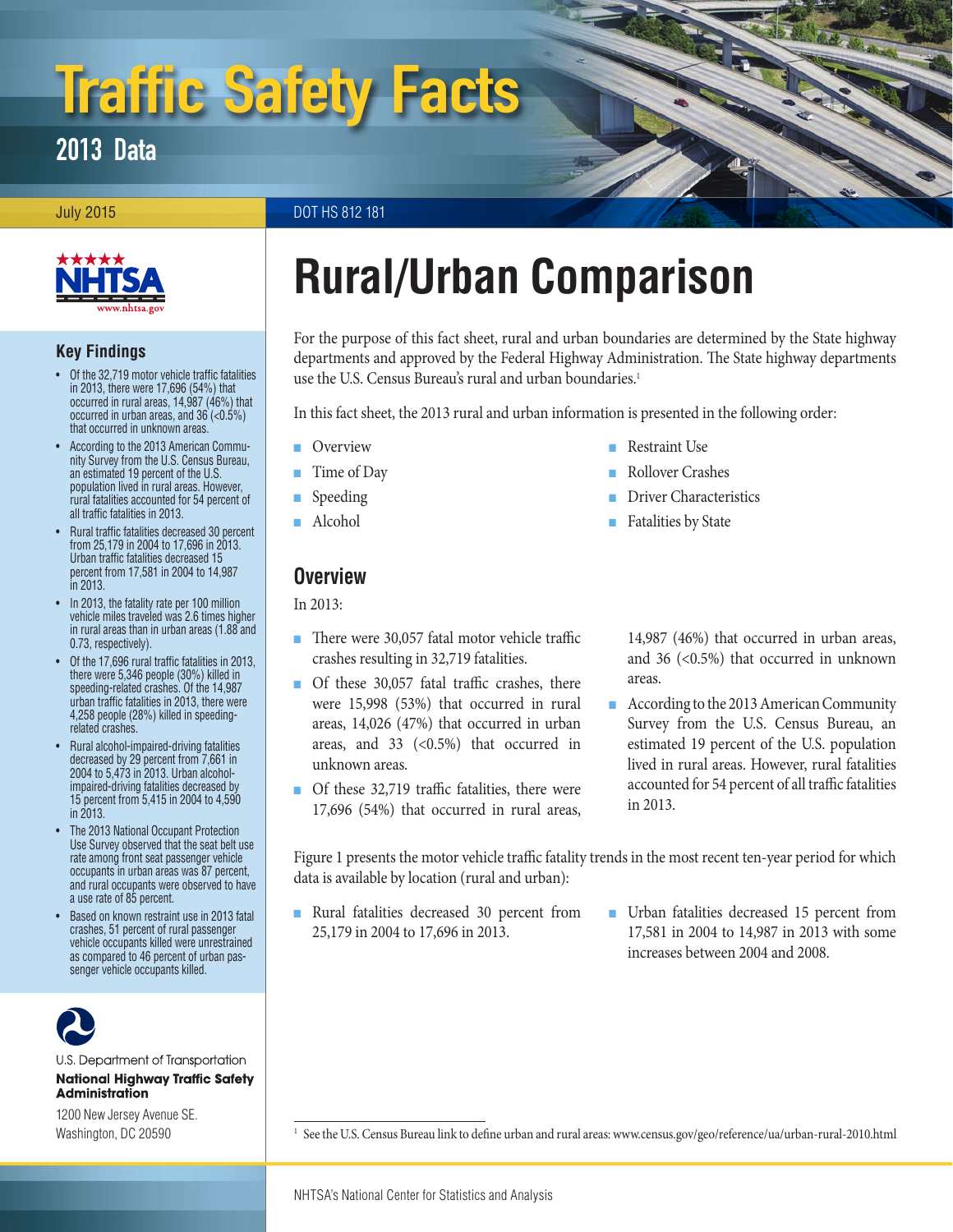



Source: Fatality Analysis Reporting System (FARS) 2004-2012 Final File, 2013 Annual Report File (ARF)

Figure 2 presents the fatality rates per 100 million vehicle miles traveled (VMT) by location (rural, urban, and overall) in the most recent 10-year period for which data is available:

- The fatality rate in urban areas decreased 22 percent from 0.93 in 2004 to 0.73 in 2013.
- The fatality rate in rural areas decreased 20 percent from 2.36 in 2004 to 1.88 in 2013.
- In 2013, the fatality rate was 2.6 times higher in rural areas than in urban areas (1.88 and 0.73, respectively).



Figure 2 **Fatality Rates per 100 Million Vehicle Miles Traveled, by Year and Location, 2004–2013**

Sources: FARS 2004-2012 Final File, 2013 ARF; VMT – Federal Highway Administration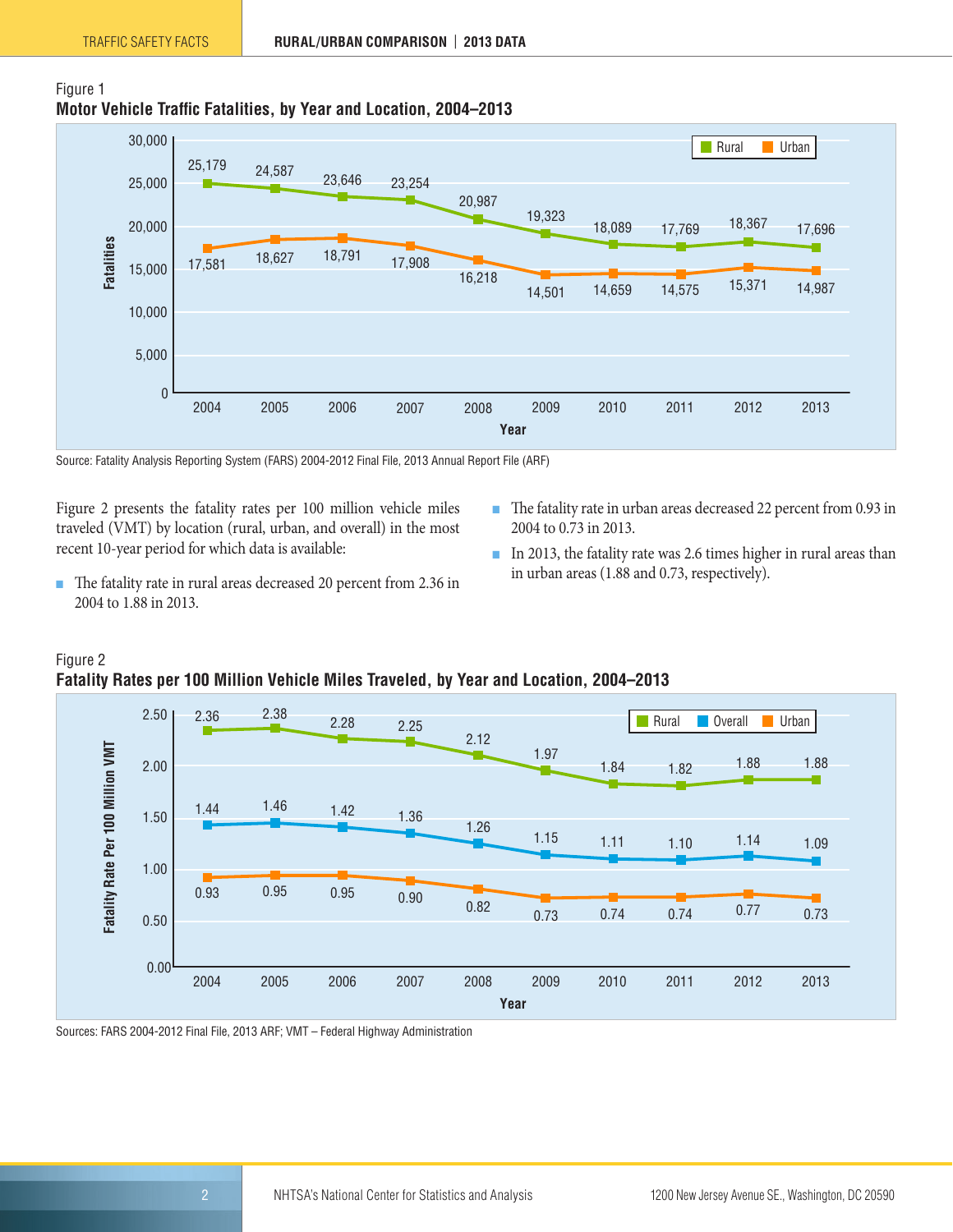# <span id="page-2-0"></span>**Time of Day**

Of the 15,998 rural fatal crashes, there were 8,393 (52%) that occurred during the day (6 a.m. to 5:59 p.m.) and 7,439 (46%) that occurred during the night (6 p.m. to 5:59 a.m.). Of the 14,026 urban fatal crashes, there were 7,784 (55%) that occurred during the day and 6,187 (44%) that occurred during the night.

# <span id="page-2-1"></span>**Speeding**

The National Highway Traffic Safety Administration considers a crash to be speeding-related if the driver was charged with a speeding-related offense or if an officer indicated that racing, driving too fast for conditions, or exceeding the posted speed limit was a contributing factor in the crash.

In 2013:

Figure 3

■ Of the 32,719 traffic fatalities, there were 9,613 (29%) who were killed in speeding-related crashes.

- Of the 17,696 rural traffic fatalities, there were 5,346 (30%) who were killed in speeding-related crashes.
- Of the 14,987 urban traffic fatalities, there were 4,258 (28%) who were killed in speeding-related crashes.

Figure 3 shows the rural and urban percentages of speeding-related fatalities in traffic crashes in 2013, by time of day (nighttime: 6 p.m. to 5:59 a.m.; daytime: 6 a.m. to 5:59 p.m.) and day of week (weekday: Monday 6 a.m. to Friday 5:59 p.m.; weekend: Friday 6 p.m. to Monday 5:59 a.m.):

- Over half (54%) of rural area speeding-related fatalities occurred at night and 46 percent occurred over the weekend.
- Nearly two-thirds (65%) of urban area speeding-related fatalities occurred at night and 49 percent occurred over the weekend.



#### **Rural and Urban Percentages of Speeding-Related Fatalities in Traffic Crashes, by Time of Day and Day of the Week, 2013**

Source: FARS 2013 ARF

Note: Nighttime – 6 p.m. to 5:59 a.m.; daytime – 6 a.m. to 5:59 p.m.; weekday – Monday 6 a.m. to Friday 5:59 p.m.; weekend – Friday 6 p.m. to Monday 5:59 a.m.

In 2013, 66 percent of drivers involved in urban fatal crashes were on roadways where the posted speed limit was 50 miles per hour (mph) or less. In rural fatal crashes, 69 percent of drivers involved were on roadways where the posted speed limit was 55 mph or higher.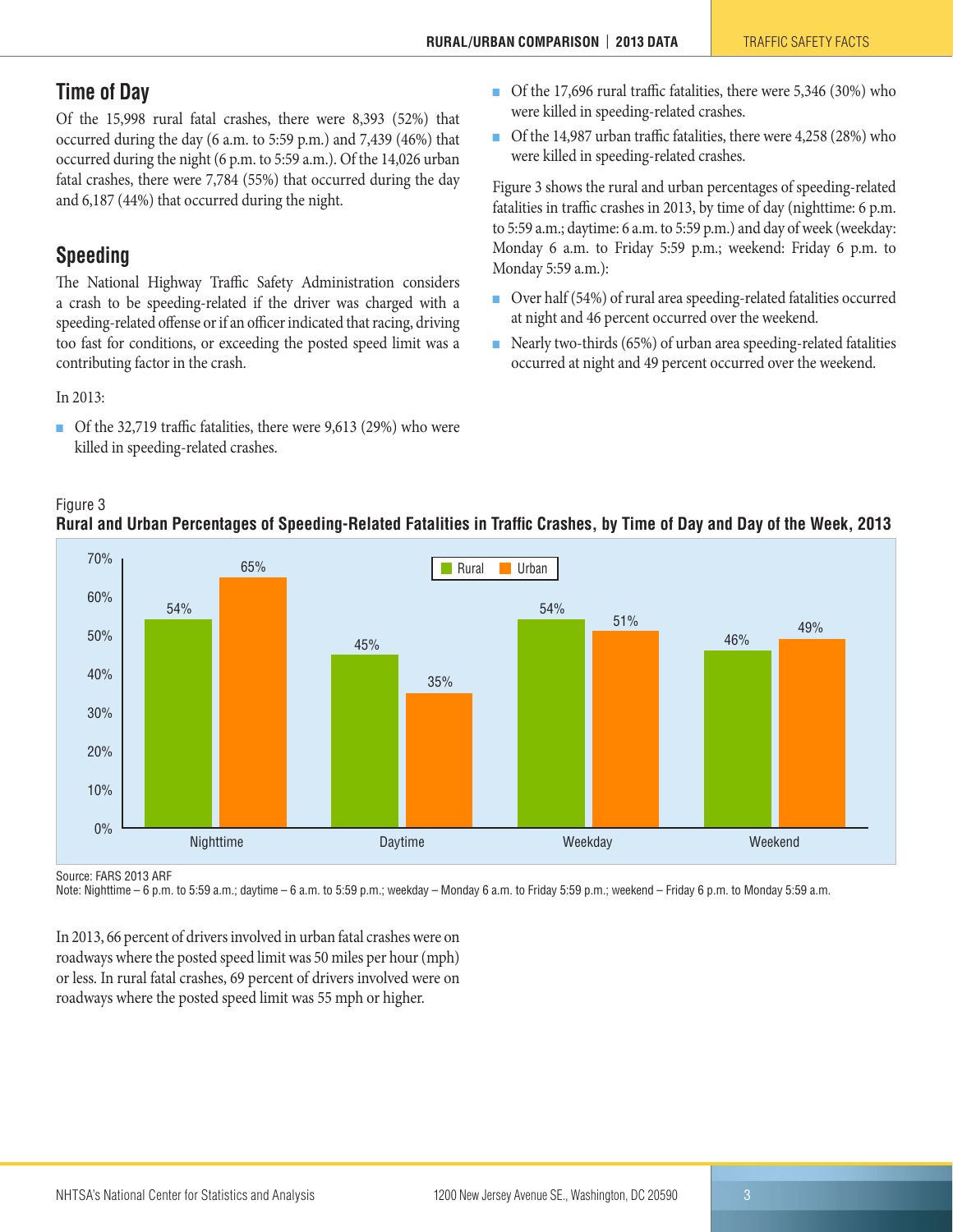#### <span id="page-3-0"></span>**Alcohol**

Drivers are considered to be alcohol-impaired when their blood alcohol concentrations (BACs) are .08 grams per deciliter (g/dL) or higher. Thus, any fatality occurring in a crash involving a driver with a BAC of .08 or higher is considered to be an alcohol-impaireddriving fatality.

Table 1 presents the number and percentage of traffic fatalities by location (rural/urban) and the highest driver BAC in the crash if one or more drivers were alcohol-impaired.

- Of the 10,076 alcohol-impaired-driving fatalities in 2013, there were 5,473 (54%) that occurred in rural areas and 4,590 (46%) that occurred in urban areas.
- Alcohol-impaired-driving fatalities decreased by 23 percent from 13,099 in 2004 to 10,076 in 2013.
	- Rural alcohol-impaired-driving fatalities decreased by 29 percent from 7,661 in 2004 to 5,473 in 2013.
	- Urban alcohol-impaired-driving fatalities decreased by 15 percent from 5,415 in 2004 to 4,590 in 2013.

#### Table 1

#### **Traffic Fatalities, by Location and the Highest Driver\* BAC in the Crash, 2004 and 2013**

|                 |                         | 2004          |                                              | 2013                    |                                              |                |  |
|-----------------|-------------------------|---------------|----------------------------------------------|-------------------------|----------------------------------------------|----------------|--|
|                 |                         |               | Alcohol-Impaired-Driving Fatalities BAC=.08+ |                         | Alcohol-Impaired-Driving Fatalities BAC=.08+ |                |  |
| <b>Location</b> | <b>Total Fatalities</b> | <b>Number</b> | <b>Percent</b>                               | <b>Total Fatalities</b> | <b>Number</b>                                | <b>Percent</b> |  |
| Rural           | 25.179                  | 7.661         | 30%                                          | 17.696                  | 5.473                                        | 31%            |  |
| <b>Urban</b>    | 17.581                  | 5.415         | 31%                                          | 14.987                  | 4.590                                        | 31%            |  |
| Total**         | 42.836                  | 13.099        | 31%                                          | 32.719                  | 10,076                                       | 31%            |  |

Source: FARS 2004 Final File, 2013 ARF

\* Includes motorcycle riders.

\*\* Includes fatalities where location was unknown.

Of the 44,574 drivers involved in fatal traffic crashes in 2013, there were 9,461 (21%) who were alcohol-impaired. Of these alcoholimpaired drivers, there were 5,048 (53%) who were driving in rural areas at the time of the crash and 4,401 (47%) who were driving in urban areas.

The highest percentages of alcohol-impaired drivers involved in fatal crashes among all age groups in 2013 were drivers 21 to 24 years old (33%), followed by drivers 25 to 34 years old (29%) and 35 to 44 years old (24%). Rural and urban alcohol-impaired drivers followed this trend with 21- to 24-year-olds (35% and 31%, respectively), followed by 25-to 34-year-olds (30% and 29%, respectively) and 35 to 44-year-olds (26% and 22%, respectively).

In cases where drivers involved in fatal crashes in 2013 had one or more previous convictions for driving while intoxicated (DWI), 59 percent of rural drivers were alcohol-impaired and 52 percent of urban drivers were alcohol-impaired.

As shown in Figure 4, the most frequently recorded BAC among drinking drivers involved in fatal crashes in rural areas was .17 g/dL. For urban areas, it was .15 g/dL.

#### Figure 4



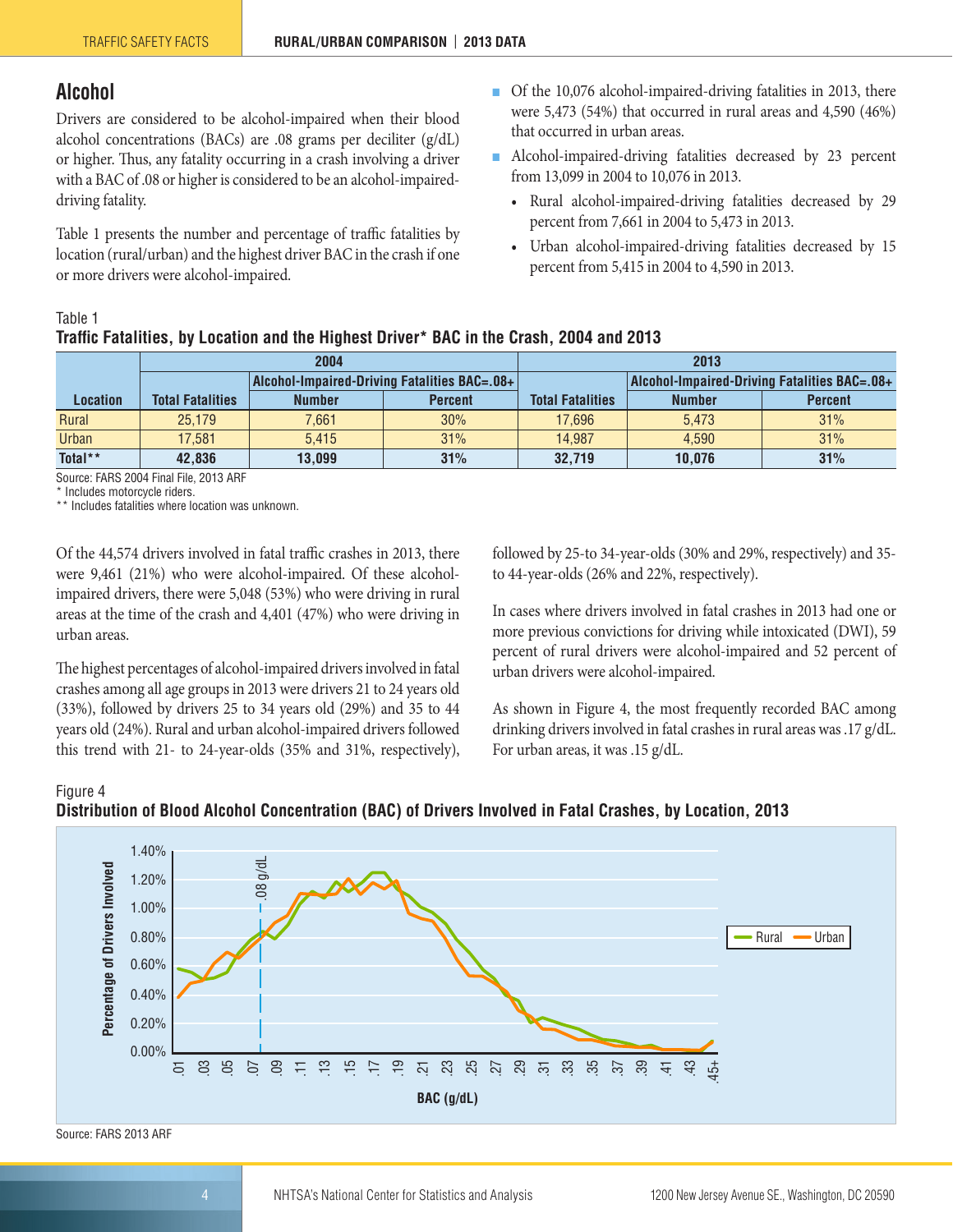### <span id="page-4-0"></span>**Restraint Use**

The 2013 National Occupant Protection Use Survey (NOPUS) observed that the seat belt use rate among front seat passenger vehicle (defined as passenger cars and light trucks) occupants in urban areas was 87 percent, and rural occupants were observed to have a use rate of 85 percent (see NHTSA Research Note *Seat Belt Use in 2013 – Overall Results*, Report No. DOT HS 811 875).

Of the 21,132 passenger vehicle occupants killed in 2013, there were 13,038 (62%) who were killed in rural areas and 8,079 (38%) who were killed in urban areas.

Figure 5 presents the rural and urban percentages (based on known restraint use) of unrestrained passenger vehicle occupant fatalities by vehicle type (passenger cars and light trucks including pickup trucks, SUVs, and vans). In 2013:

- Fifty-one percent of rural passenger vehicle occupants killed were unrestrained based on known restraint use as compared to 46 percent of urban passenger vehicle occupants killed.
- Nearly two-thirds (64%) of rural pickup truck occupants killed were unrestrained based on known restraint use – the highest percentage of any passenger vehicle occupants killed among both rural and urban areas.



Figure 5 **Urban and Rural Percentages of Unrestrained\* Passenger Vehicle Occupant Fatalities, by Vehicle Type, 2013**

Source: FARS 2013 ARF

\*Based on known restraint use.

# <span id="page-4-1"></span>**Rollover Crashes**

Of the 13,038 rural passenger vehicle occupants killed, there were 5,057 (39%) who were in vehicles that rolled over; of the 8,079 urban passenger vehicles occupants killed, there were 1,956 (24%) who were in vehicles that rolled over. Data further shows that 69 percent of rural and 63 percent of urban passenger vehicle occupants killed were unrestrained in rollover vehicles (based on known restraint use).

In 2013, SUVs involved in rural fatal crashes experienced the highest rollover percentage at 38 percent. Other rural rollover percentages were 32 percent for pickup trucks, 21 percent for passenger cars, 20 percent for vans, and 16 percent for large trucks. In urban areas, vehicles experienced lower rollover percentages: 18 percent for SUVs, 14 percent for pickup trucks, 10 percent for vans, 9 percent for passenger cars, and 8 percent for large trucks.

# <span id="page-4-2"></span>**Driver Characteristics**

In 2013, rural drivers involved in fatal crashes were found to have a higher percentage of valid driver's licenses than urban drivers (87% and 84%, respectively).

There were 20,871 drivers killed in motor vehicle traffic crashes in 2013. Sixty-four percent of rural drivers died at the scenes of the crashes, compared to 49 percent of urban drivers. Data also shows that 42 percent of all drivers killed were transported to hospitals and 4 percent of these drivers died en route. Rural drivers represented 65 percent of drivers who died en route to hospitals compared to 35 percent for urban drivers.

# <span id="page-4-3"></span>**Fatalities by State**

For each State and the District of Columbia in 2013, Table 2 presents the number and percentage of rural and urban traffic fatalities. Puerto Rico is included in this table, but not included in the overall U.S. total.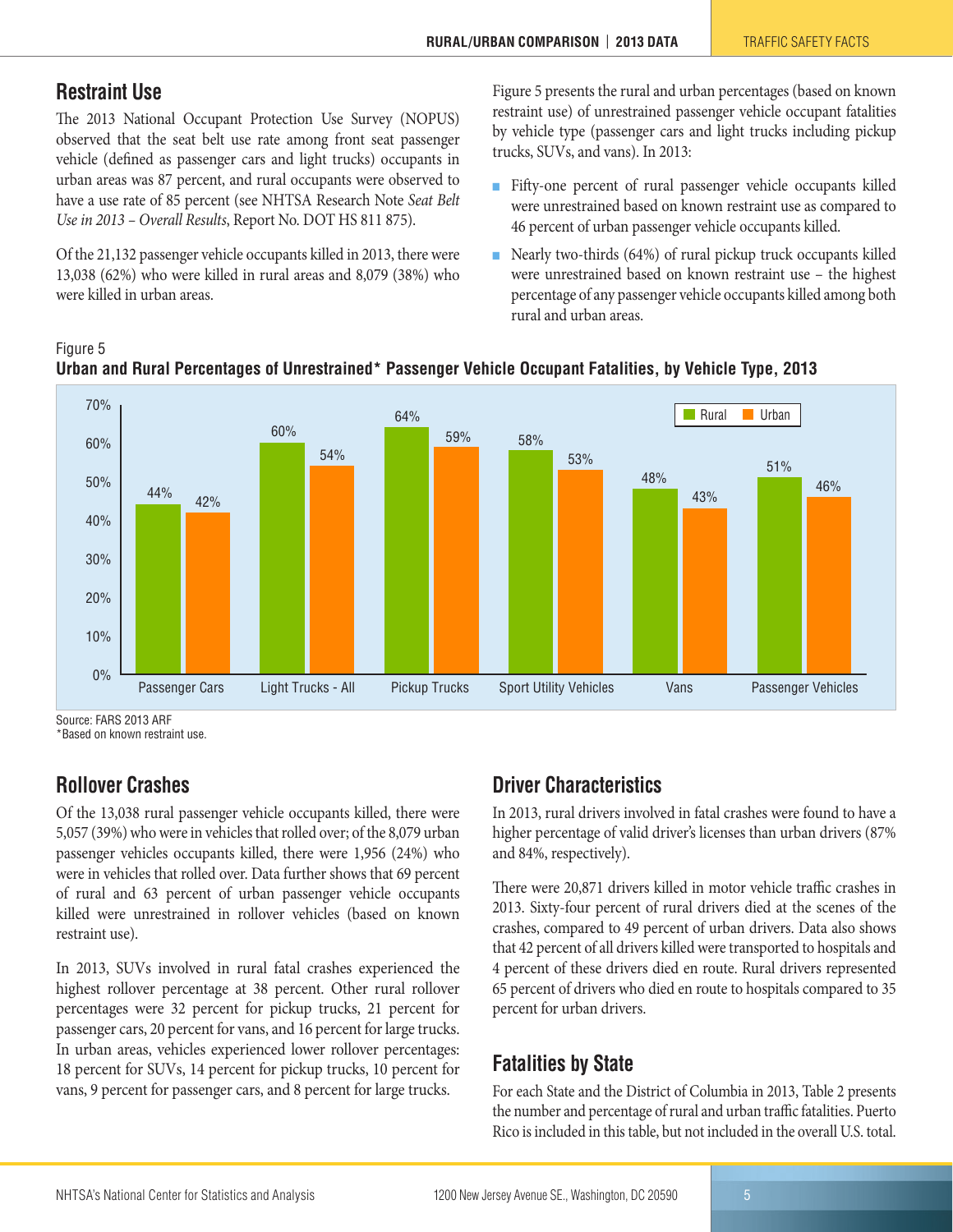#### Table 2 **Rural and Urban Traffic Fatalities, by State, 2013**

|                         |                  | <b>Rural</b>   | <b>Urban</b>    |                | <b>Unknown</b> |                | <b>Total</b>     |                |
|-------------------------|------------------|----------------|-----------------|----------------|----------------|----------------|------------------|----------------|
| <b>State</b>            | <b>Number</b>    | <b>Percent</b> | <b>Number</b>   | <b>Percent</b> | <b>Number</b>  | <b>Percent</b> | <b>Number</b>    | <b>Percent</b> |
| Alabama                 | 562              | 66%            | 284             | 33%            | 6              | 1%             | 852              | 100%           |
| Alaska                  | $\overline{33}$  | 65%            | $\overline{18}$ | 35%            | 0              | 0%             | $\overline{51}$  | 100%           |
| Arizona                 | 340              | 40%            | 506             | 60%            | $\overline{3}$ | 0%             | 849              | 100%           |
| Arkansas                | 358              | 74%            | 125             | 26%            | 0              | 0%             | 483              | 100%           |
| California              | 1,166            | 39%            | 1,834           | 61%            | $\overline{0}$ | 0%             | 3,000            | 100%           |
| Colorado                | 244              | 51%            | 237             | 49%            | 0              | 0%             | 481              | 100%           |
| <b>Connecticut</b>      | 132              | 48%            | 142             | 51%            | $\overline{2}$ | 1%             | 276              | 100%           |
| Delaware                | $\overline{51}$  | 52%            | 48              | 48%            | 0              | 0%             | 99               | 100%           |
| <b>Dist of Columbia</b> | $\overline{0}$   | 0%             | $\overline{20}$ | 100%           | $\mathbf{0}$   | 0%             | $\overline{20}$  | 100%           |
| Florida                 | 970              | 40%            | 1,437           | 60%            | 0              | 0%             | 2,407            | 100%           |
| Georgia                 | 556              | 47%            | 621             | 53%            | $\overline{2}$ | 0%             | 1,179            | 100%           |
| Hawaii                  | 40               | 39%            | 62              | 61%            | 0              | $0\%$          | 102              | 100%           |
| Idaho                   | 175              | 82%            | $\overline{39}$ | 18%            | $\mathbf{0}$   | 0%             | 214              | 100%           |
| <b>Illinois</b>         | 411              | 41%            | 580             | 59%            | 0              | 0%             | 991              | 100%           |
| Indiana                 | 535              | 68%            | 248             | 32%            | $\mathbf{0}$   | 0%             | 783              | 100%           |
| lowa                    | 256              | 81%            | 61              | 19%            | 0              | 0%             | $\overline{317}$ | 100%           |
| <b>Kansas</b>           | 271              | 77%            | 79              | 23%            | $\mathbf{0}$   | 0%             | 350              | 100%           |
| Kentucky                | 494              | 77%            | 144             | 23%            | 0              | 0%             | 638              | 100%           |
| Louisiana               | 342              | 49%            | 361             | 51%            | $\overline{0}$ | 0%             | $\overline{703}$ | 100%           |
| <b>Maine</b>            | 141              | 97%            | 4               | 3%             | 0              | 0%             | 145              | 100%           |
| <b>Maryland</b>         | 167              | 36%            | 295             | 63%            | $\overline{3}$ | 1%             | 465              | 100%           |
| Massachusetts           | $\overline{48}$  | 15%            | 278             | 85%            | 0              | 0%             | 326              | 100%           |
| Michigan                | 429              | 45%            | 516             | 54%            | $\overline{2}$ | 0%             | 947              | 100%           |
| Minnesota               | 256              | 66%            | 131             | 34%            | 0              | 0%             | 387              | 100%           |
| <b>Mississippi</b>      | 519              | 85%            | 94              | 15%            | $\mathbf{0}$   | 0%             | 613              | 100%           |
| Missouri                | 459              | 61%            | 298             | 39%            | 0              | 0%             | 757              | 100%           |
| <b>Montana</b>          | 224              | 98%            | 5               | 2%             | $\mathbf{0}$   | 0%             | 229              | 100%           |
| Nebraska                | 170              | 81%            | $\overline{41}$ | 19%            | 0              | 0%             | $\overline{211}$ | 100%           |
| Nevada                  | $\overline{82}$  | 31%            | 180             | 69%            | $\mathbf{0}$   | 0%             | $\overline{262}$ | 100%           |
| New Hampshire           | 87               | 64%            | 48              | 36%            | 0              | 0%             | 135              | 100%           |
| <b>New Jersey</b>       | 79               | 15%            | 463             | 85%            | $\mathbf{0}$   | 0%             | 542              | 100%           |
| New Mexico              | $\overline{215}$ | 69%            | $\overline{95}$ | 31%            | 0              | 0%             | $\overline{310}$ | 100%           |
| <b>New York</b>         | 630              | 53%            | 569             | 47%            | $\mathbf{0}$   | 0%             | 1,199            | 100%           |
| North Carolina          | 860              | 67%            | 426             | 33%            | 3              | 0%             | 1,289            | 100%           |
| <b>North Dakota</b>     | 136              | 92%            | $\overline{12}$ | 8%             | $\mathbf{0}$   | 0%             | 148              | 100%           |
| Ohio                    | $\overline{513}$ | 52%            | 471             | 48%            | $\overline{5}$ | 1%             | 989              | 100%           |
| <b>Oklahoma</b>         | 449              | 66%            | 229             | 34%            | $\pmb{0}$      | 0%             | 678              | 100%           |
| Oregon                  | $\overline{202}$ | 65%            | 111             | 35%            | 0              | 0%             | $\overline{313}$ | 100%           |
| Pennsylvania            | 629              | 52%            | 579             | 48%            | $\pmb{0}$      | $0\%$          | 1,208            | 100%           |
| Rhode Island            | 5                | 8%             | 60              | 92%            | 0              | $0\%$          | 65               | 100%           |
| <b>South Carolina</b>   | 614              | 80%            | 153             | 20%            | $\overline{0}$ | 0%             | 767              | 100%           |
| South Dakota            | 118              | 87%            | $\overline{17}$ | 13%            | 0              | $0\%$          | $\overline{135}$ | 100%           |
| <b>Tennessee</b>        | 530              | 53%            | 465             | 47%            | $\pmb{0}$      | $0\%$          | 995              | 100%           |
| Texas                   | 1,665            | 49%            | 1,717           | 51%            | $\overline{0}$ | 0%             | 3,382            | 100%           |
| <b>Utah</b>             | 107              | 49%            | 113             | 51%            | $\pmb{0}$      | 0%             | 220              | 100%           |
| Vermont                 | $\overline{58}$  | 84%            | $\overline{11}$ | 16%            | 0              | 0%             | 69               | 100%           |
| Virginia                | 473              | 64%            | 260             | 35%            | $\overline{7}$ | 1%             | 740              | 100%           |
| Washington              | 223              | 51%            | 213             | 49%            | 0              | $0\%$          | 436              | 100%           |
| <b>West Virginia</b>    | 241              | 73%            | 91              | 27%            | $\pmb{0}$      | $0\%$          | 332              | 100%           |
| Wisconsin               | 359              | 66%            | 181             | 33%            | $\overline{3}$ | 1%             | 543              | 100%           |
| Wyoming                 | $\overline{72}$  | 83%            | 15              | 17%            | $\overline{0}$ | 0%             | 87               | 100%           |
| <b>U.S. Total</b>       | 17,696           | 54%            | 14,987          | 46%            | 36             | $0\%$          | 32,719           | 100%           |
| <b>Puerto Rico</b>      | 210              | 61%            | 134             | 39%            | $\theta$       | $0\%$          | 344              | 100%           |
| EADC 0010 ADE           |                  |                |                 |                |                |                |                  |                |

Source: FARS 2013 ARF